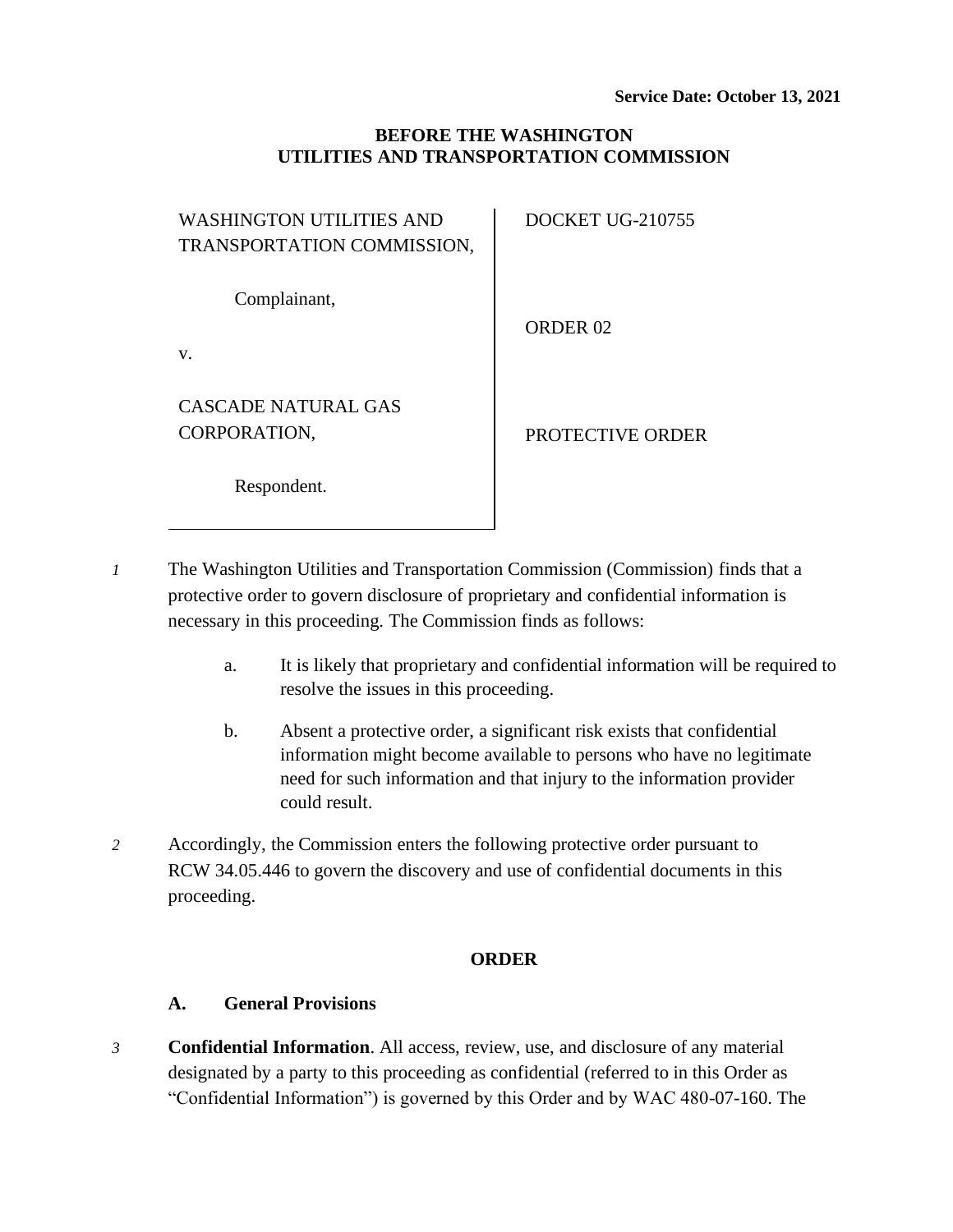#### **DOCKET UG-210755 PAGE 2 ORDER 02**

Commission expects Confidential Information to include only customer-specific usage data; network configuration and design information; and valuable commercial information such as planning details, contract prices, risk management practices, and plant operation data. The Commission requires the parties to delete such information from the primary exhibits and provide these "confidential deletions" under separate cover in the manner described below. The Commission may reject a filing or any other submission that fails to segregate Confidential Information or categorizes clearly public information as confidential.

- *4* Parties must scrutinize potentially confidential material and limit the amount they designate "Confidential Information" to only information that truly might compromise their ability to compete fairly or that otherwise might impose a business risk if disseminated without the protections provided in this Order. The first page and individual pages of a document determined in good faith to include Confidential Information must be marked by a stamp that reads: **"Designated Information is Confidential Per Protective Order in UTC Docket UG-210755."** Placing a Confidential Information stamp on the first page of an exhibit indicates only that one or more pages contains Confidential Information and will not serve to protect the entire contents of the multipage document. Each page that contains Confidential Information must be marked separately to indicate where Confidential Information is redacted. Confidential Information shall be provided on yellow or canary paper with references to where each number, customer name, or planning detail is redacted in the original document.
- *5* **Confidential and Redacted Versions**. Because the parties and the Commission are manipulating data and handling a number of open cases, and because confidentiality is more significant than it has been in the past, we must require **complete confidential and redacted versions of testimony, exhibits, and briefs.**
- *6* This extends to electronic versions, as well, as requires that **all discs** and **all electronic mail** specify whether the file is confidential, redacted, or public.
	- 1. If a witness has a confidential portion of their testimony, the sponsoring party must provide a complete redacted version of the testimony and a complete confidential version, with confidential pages on color paper.
	- 2. Parties must submit (at least) two discs and emails one with the electronic version of the confidential text and one with the electronic version of the redacted text.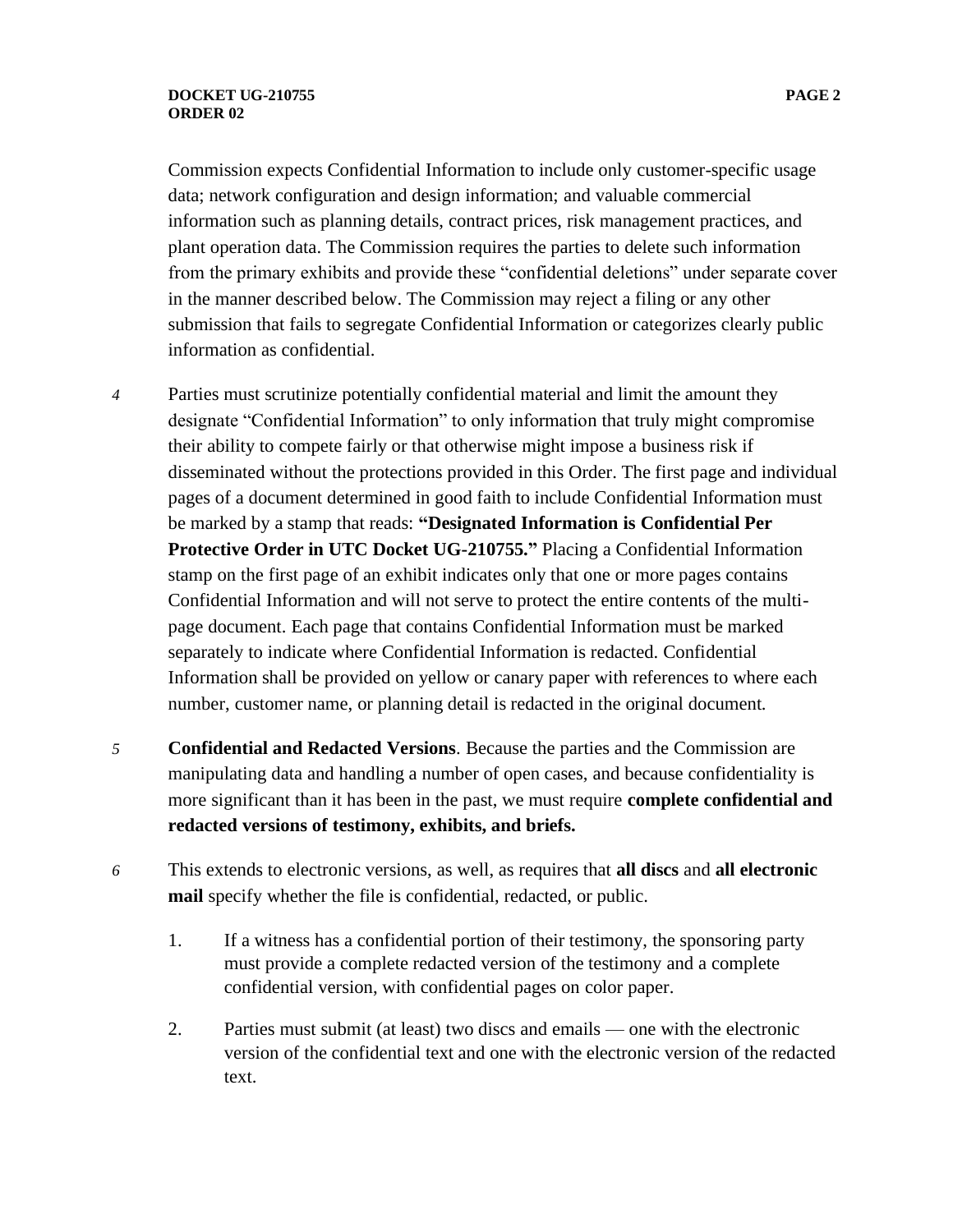- a. Parties MUST identify the confidential discs with prominent red markings and the word "confidential" in addition to the contents and the docket number. The others must be prominently labeled "redacted" or "public."
- b. Parties MUST identify each confidential digital file with a C in the file name and MUST have the legend **"DESIGNATED INFORMATION IS CONFIDENTIAL PER PROTECTIVE ORDER IN UTC DOCKET UG-210755"** prominently displayed on the first page (*i.e.,* the page that appears on the computer screen when the file is opened).
- *7* **Purpose of Access and Use; Confidentiality**. No Confidential Information distributed or obtained pursuant to this Protective Order may be requested, reviewed, used, or disclosed by any party or counsel having access pursuant to this Order, except for purposes of this proceeding. Persons having access to the Confidential Information pursuant to this Order must request, review, use, or disclose Confidential Information only by or to persons authorized under this Order, and only in accordance with the terms specified in this Order.

## **B. Disclosure of Confidential Information**

- *8* **Persons Permitted Access**. No Confidential Information will be made available to anyone other than Commissioners, Commission Staff, the presiding officer(s), and counsel for the parties to this proceeding, including counsel for Commission Staff, and attorneys' administrative staff, such as paralegals. However, access to any Confidential Information may be authorized by counsel, solely for the purposes of this proceeding, to those persons designated by the parties as their experts in this matter. Except for Commission Staff, no such expert may be an officer, director, direct employee, major shareholder, or principal of any party or any competitor of any party (unless this restriction is waived by the party asserting confidentiality). Any dispute concerning persons entitled to access Confidential Information must be brought before the presiding officer for resolution.
- *9* **Non-disclosure Agreement**. Before being allowed access to any Confidential Information designated for this docket, each counsel or expert must agree to comply with and be bound by this Order on the form of Exhibit A (counsel and administrative staff) or B (expert) attached to this Order. Counsel for the party seeking access to the Confidential Information must deliver to counsel for the party producing Confidential Information a copy of each signed agreement, which must show each signatory's full name, permanent address, the party with whom the signatory is associated and, in the case of experts, the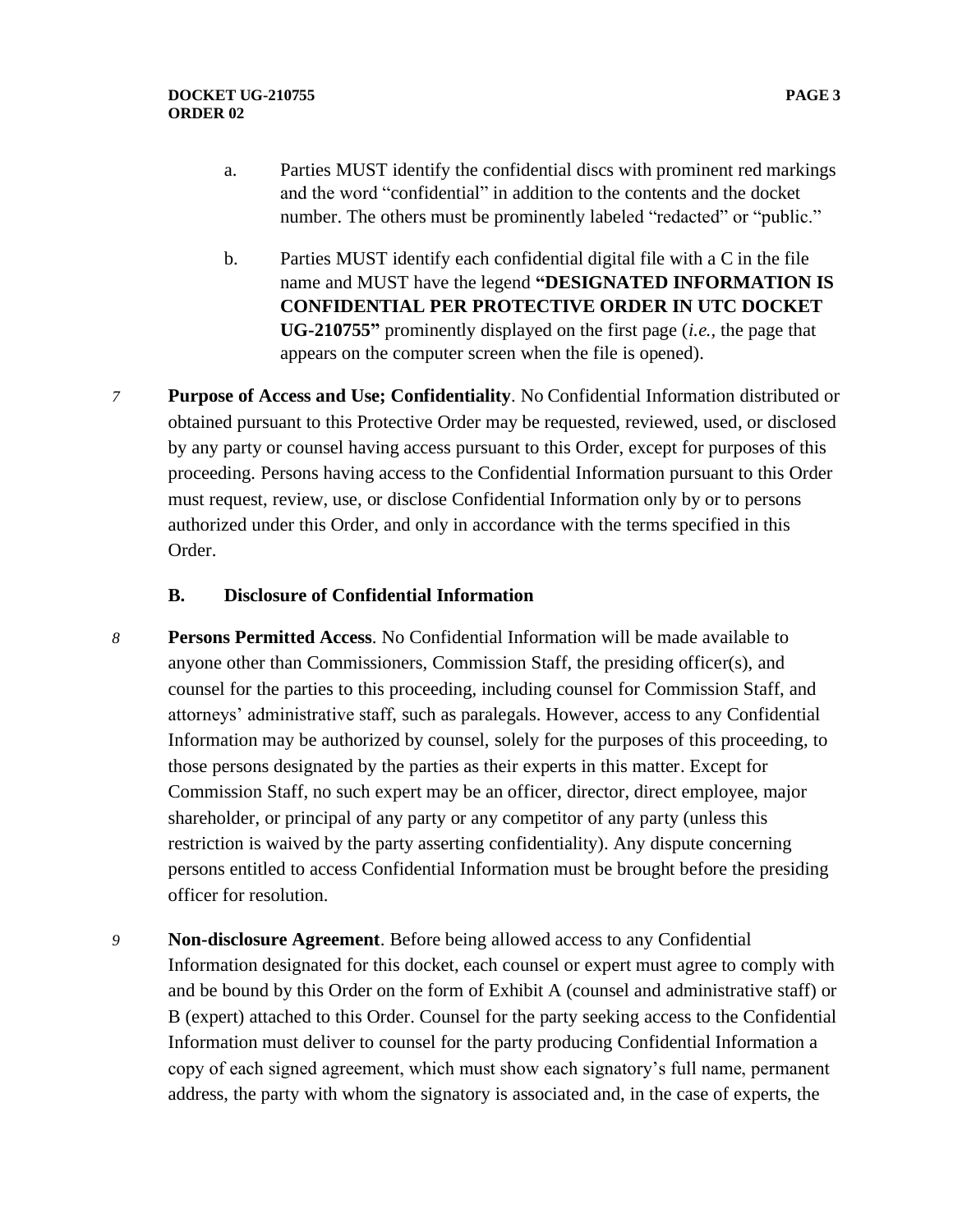#### **DOCKET UG-210755 PAGE 4 ORDER 02**

employer (including the expert's position and responsibilities). The party seeking access must also send a copy of the agreement to the Commission and, in the case of experts, the party providing Confidential Information shall complete its portion and file it with the Commission or waive objection as described in Exhibit B.

*10* **Access to Confidential Information**. Copies of documents designated confidential under this Order will be provided in the same manner as copies of documents not designated confidential. Requests for special provisions for inspection, dissemination, or use of confidential documents must be submitted to the presiding officer if not agreed to by the parties. The parties must not distribute copies of Confidential Information to, and they must not discuss the contents of confidential documents with, any person not bound by this Order. Persons to whom copies of documents are provided pursuant to this Order warrant by signing the confidentiality agreement that they will exercise all reasonable diligence to maintain the documents consistent with the claim of confidentiality.

# **C. Use of Confidential Information in This Proceeding**

- *11* **Reference to Confidential Information**. If reference is to be made to any Confidential Information by counsel or persons afforded access to confidential information during any part of this proceeding including, but not limited to, motions, briefs, arguments, direct testimony, cross-examination, rebuttal, and proposed offers of proof, any public reference (*i.e.,* any reference that will not be placed in a sealed portion of the record) shall be solely by title or exhibit reference. Any other written reference shall be segregated and marked "Confidential Information," and access to it shall be given solely to persons who are authorized access to the information under this Order. References to the Confidential Information must be withheld from inspection by any person not bound by the terms of this Order.
- *12* In oral testimony, public references to Confidential Information must be on such prior notice as is feasible to the affected party and the presiding officer. Unless alternative arrangements are in place to protect the Confidential Information, as provided below, there must be minimum sufficient notice to permit the presiding officer an opportunity to clear the hearing room of persons not bound by this Order or take such other action as is appropriate in the circumstances.
- *13* **Protected Use by Agreement**. Any party who intends to use any Confidential Information in the course of this proceeding, including but not limited to testimony to be filed by the party, exhibits, direct and cross-examination of witnesses, rebuttal testimony,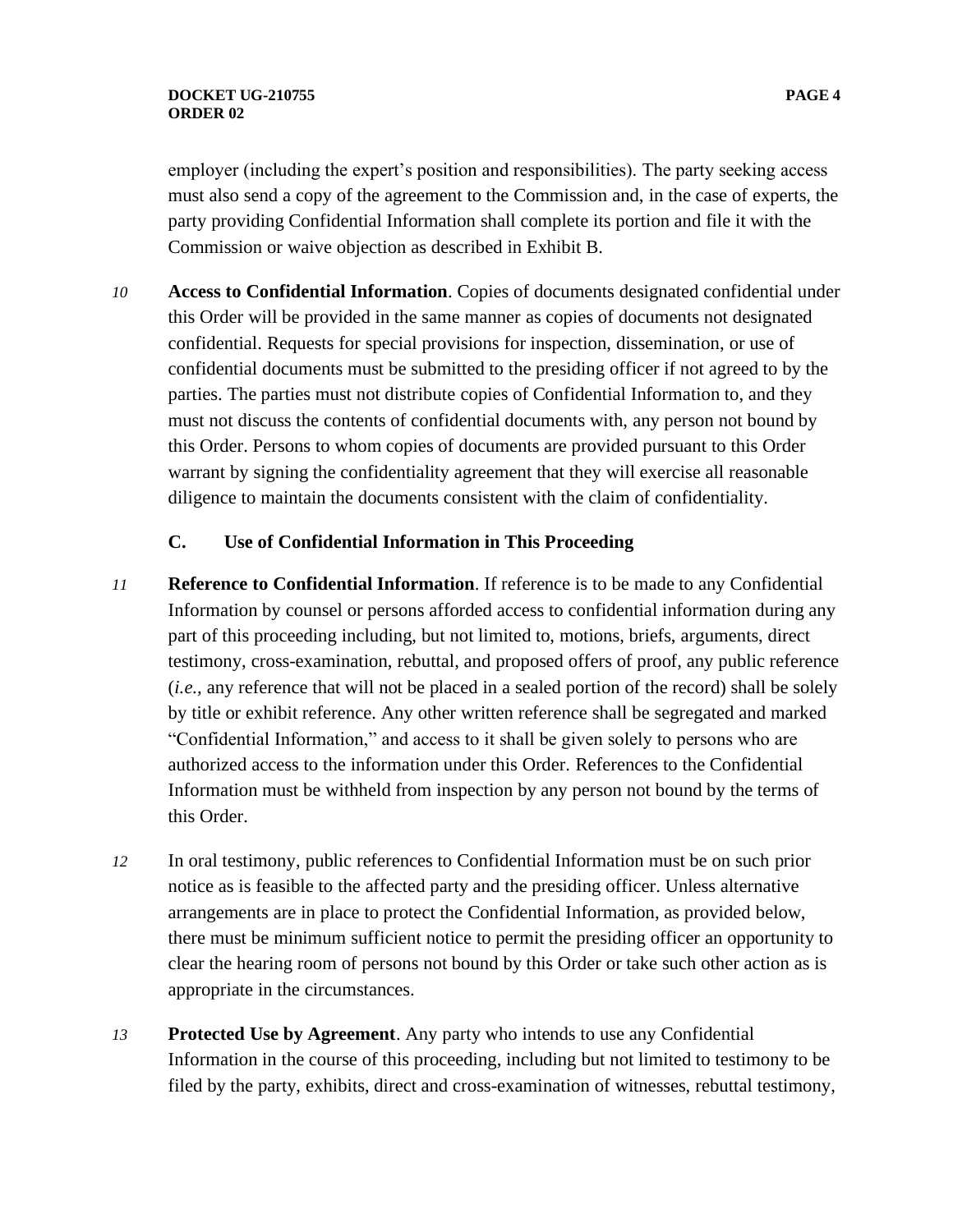or a proffer of evidence, shall give reasonable notice of such intent to all parties and to the presiding officer, and attempt in good faith to reach an agreement to use the Confidential Information in a manner which will protect its trade secret, proprietary, or other confidential nature. The parties shall consider such methods as the use of clearly edited versions of confidential documents, characterizations of data rather than disclosure of substantive data, and aggregations of data. The goal is to protect each party's rights with respect to Confidential Information while allowing all parties the latitude to present the evidence necessary to their respective cases.

- *14* If the parties cannot reach agreement about the use of Confidential Information, they must notify the presiding officer, who will determine the arrangements to protect the Confidential Information to ensure that all parties are afforded their full due process rights, including the right to cross-examine witnesses.
- *15* **Right to Challenge Admissibility**. Nothing in this Order may be construed to restrict any party's right to challenge the admissibility or use of any Confidential Information on any ground other than confidentiality, including but not limited to competence, relevance, or privilege.
- *16* **Right to Challenge Confidentiality**. Any party may challenge another party's assertion of confidentiality with respect to any information asserted to be entitled to protection under this Order. The Presiding officer will conduct an *in camera* hearing to determine the confidentiality of information. The burden of proof to show that such information is properly classified as confidential is on the party asserting confidentiality. Pending determination, the challenged information shall be treated in all respects as protected under the terms of this Order. If the presiding officer determines the challenged information is not entitled to protection under this Order, the information continues to be protected under this Order for ten days thereafter to enable the producing party to seek Commission or judicial review of the determination, including a stay of the decision's effect pending further review.
- *17* **Admission of Confidential Information Under Seal**. The portions of the record of this proceeding containing Confidential Information will be sealed for all purposes, including administrative and judicial review, unless such Confidential Information is released from the restrictions of this Order, either through the agreement of the parties or pursuant to a lawful order of the Commission or of a court having jurisdiction to do so.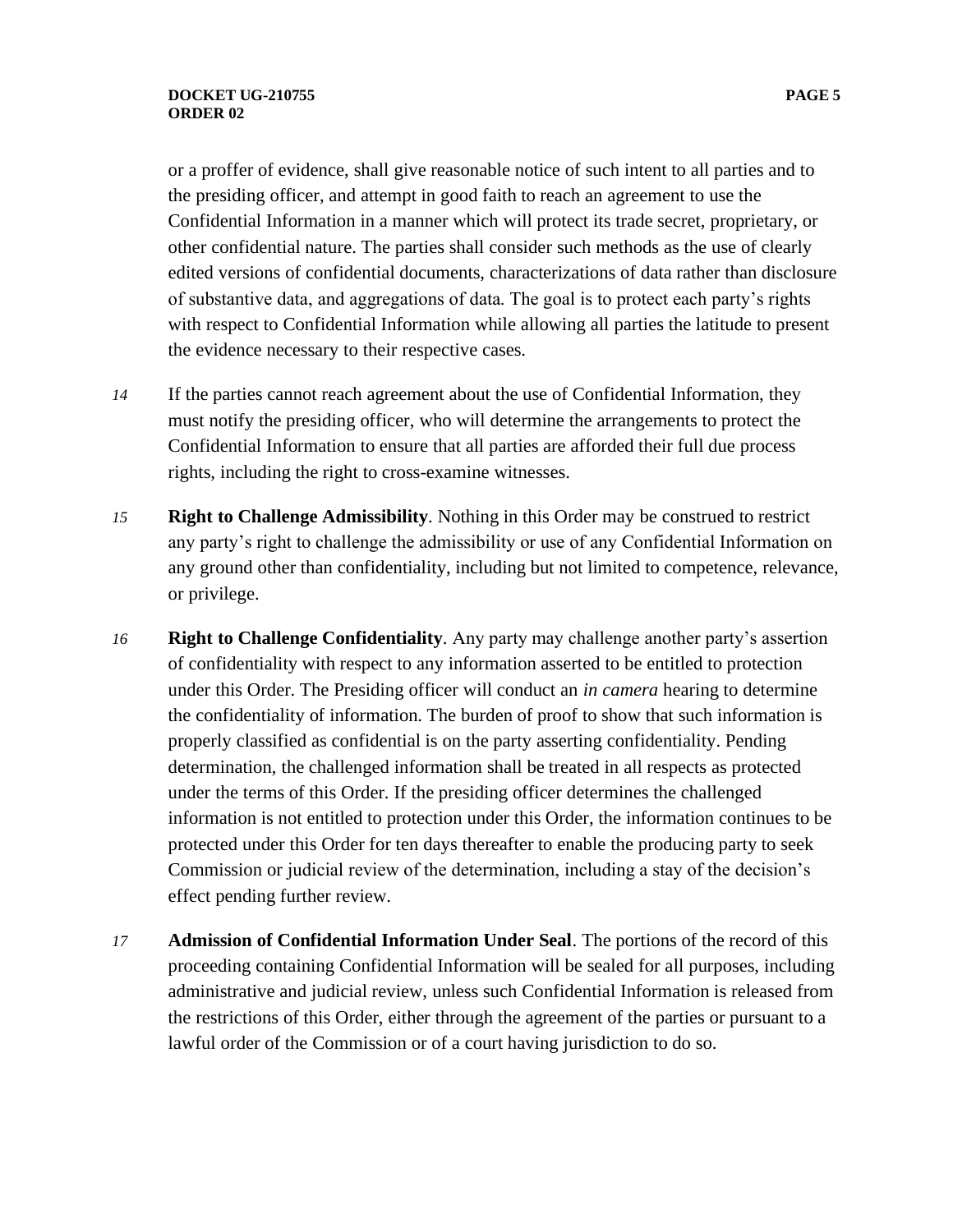#### **DOCKET UG-210755 PAGE 6 ORDER 02**

- *18* **Return of Confidential Information**. At the conclusion of this proceeding every person who possesses any Confidential Information (including personal notes that make substantive reference to Confidential Information) must return all Confidential Information to the party that produced it, or must certify in writing that all copies and substantive references to Confidential Information in notes have been destroyed, within thirty (30) days following the conclusion of this proceeding, including any administrative or judicial review. These provisions apply to all copies of exhibits that contain Confidential Information and for that reason were admitted under seal. The only exceptions are that exhibits may be preserved by counsel as counsel records, and a complete record, including Confidential Information, will be preserved by the Executive Secretary of the Commission as part of the Agency's official records.
- *19* **Freedom of Information Laws**. Until the Commission or any court having jurisdiction finds that any particular Confidential Information is not of a trade secret, proprietary, or confidential nature, any federal agency that has access to and/or receives copies of the Confidential Information must treat the Confidential Information as within the exemption from disclosure provided in the Freedom of Information Act at 5 U.S.C. § 552 (b)(4); and any Washington state agency that has access to and/or receives copies of the Confidential Information must treat the Confidential Information as being within the exemption from disclosure provided in RCW 42.56.210.
- *20* **Notice of Compelled Production in Other Jurisdictions**. If a signatory to this protective order is compelled to produce confidential documents in any regulatory or judicial proceeding by the body conducting the proceeding, the signatory must provide notice to the party that provided the confidential information. Such confidential information must not be produced for at least five (5) days following notice, to permit the party that provided such information an opportunity to defend the confidential nature of the material before the regulatory or judicial body that would compel production. Disclosure after that date, in compliance with an order compelling production, is not a violation of this Order.
- *21* **Modification**. The Commission may modify this Order on motion of a party or on its own motion upon reasonable prior notice to the parties and an opportunity for hearing.
- *22* **Violation of this Order**. Violation of this Order by any party to this proceeding or by any other person bound by this Order by unauthorized use or unauthorized divulgence of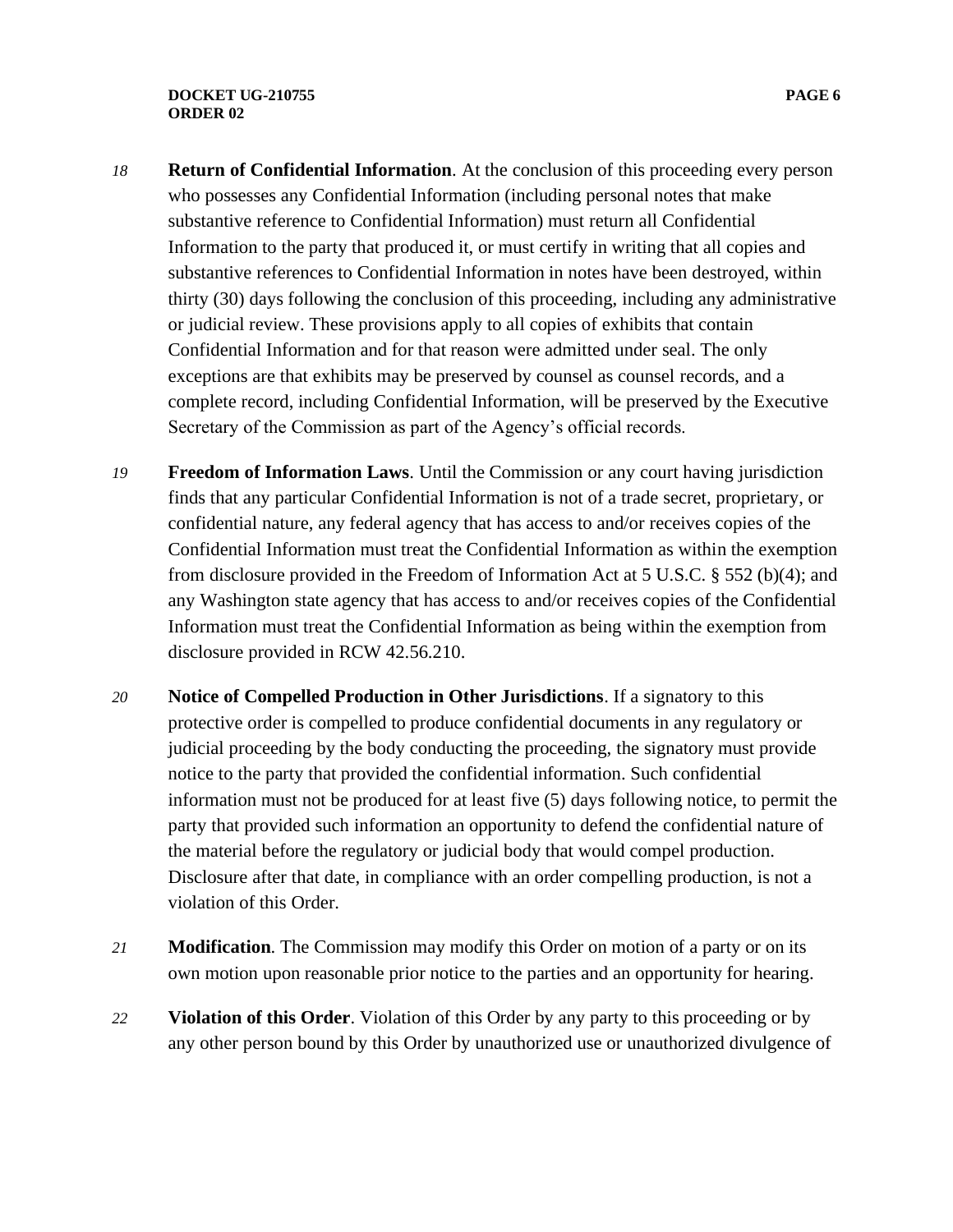#### **DOCKET UG-210755 PAGE 7 ORDER 02**

Confidential Information may subject such party or person to liability for damages and shall subject such party to penalties as generally provided by law.

DATED at Olympia, Washington, and effective October 13, 2021.

# WASHINGTON UTILITIES AND TRANSPORTATION COMMISSION

/s/ *Rayne Pearson* RAYNE PEARSON Administrative Law Judge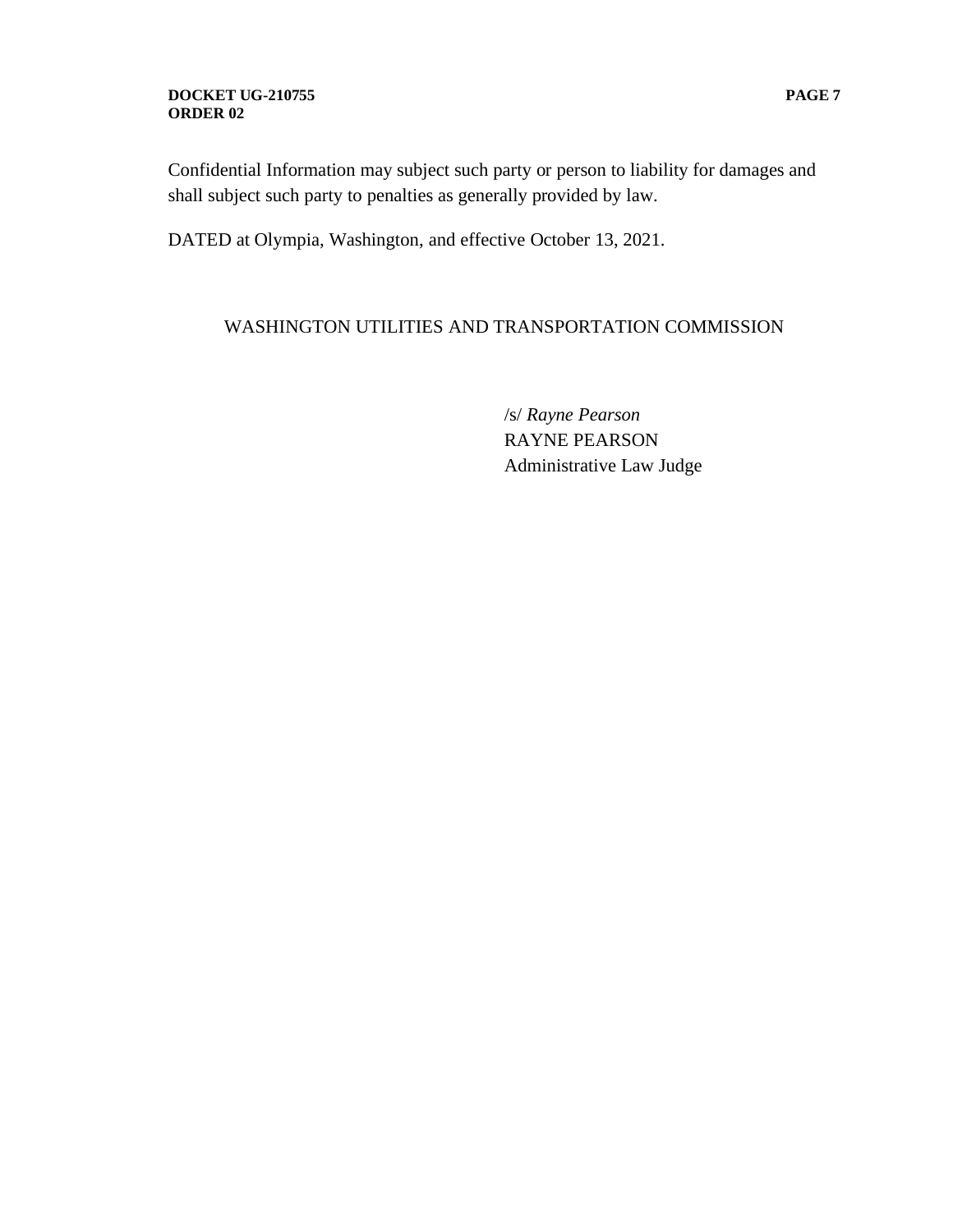# **EXHIBIT A (ATTORNEY AGREEMENT)**

# AGREEMENT CONCERNING CONFIDENTIAL INFORMATION IN DOCKET UG-210755 BEFORE THE WASHINGTON UTILITIES AND TRANSPORTATION COMMISSION

|                                                                                          | s as attorney in |
|------------------------------------------------------------------------------------------|------------------|
| this proceeding for                                                                      | $\int$ (party to |
| this proceeding) agree to comply with and be bound by the Protective Order entered by    |                  |
| the Washington Utilities and Transportation Commission in Docket UG-210755, and          |                  |
| acknowledge that I have reviewed the Protective Order and fully understand its terms and |                  |
| conditions.                                                                              |                  |

\_\_\_\_\_\_\_\_\_\_\_\_\_\_\_\_\_\_\_\_\_\_\_\_\_\_\_\_\_\_\_\_\_\_\_\_\_\_\_ \_\_\_\_\_\_\_\_\_\_\_\_\_\_\_\_\_\_\_\_\_\_\_\_\_\_\_

Signature Date

Address

\_\_\_\_\_\_\_\_\_\_\_\_\_\_\_\_\_\_\_\_\_\_\_\_\_\_\_\_\_\_\_\_\_\_\_\_\_\_\_